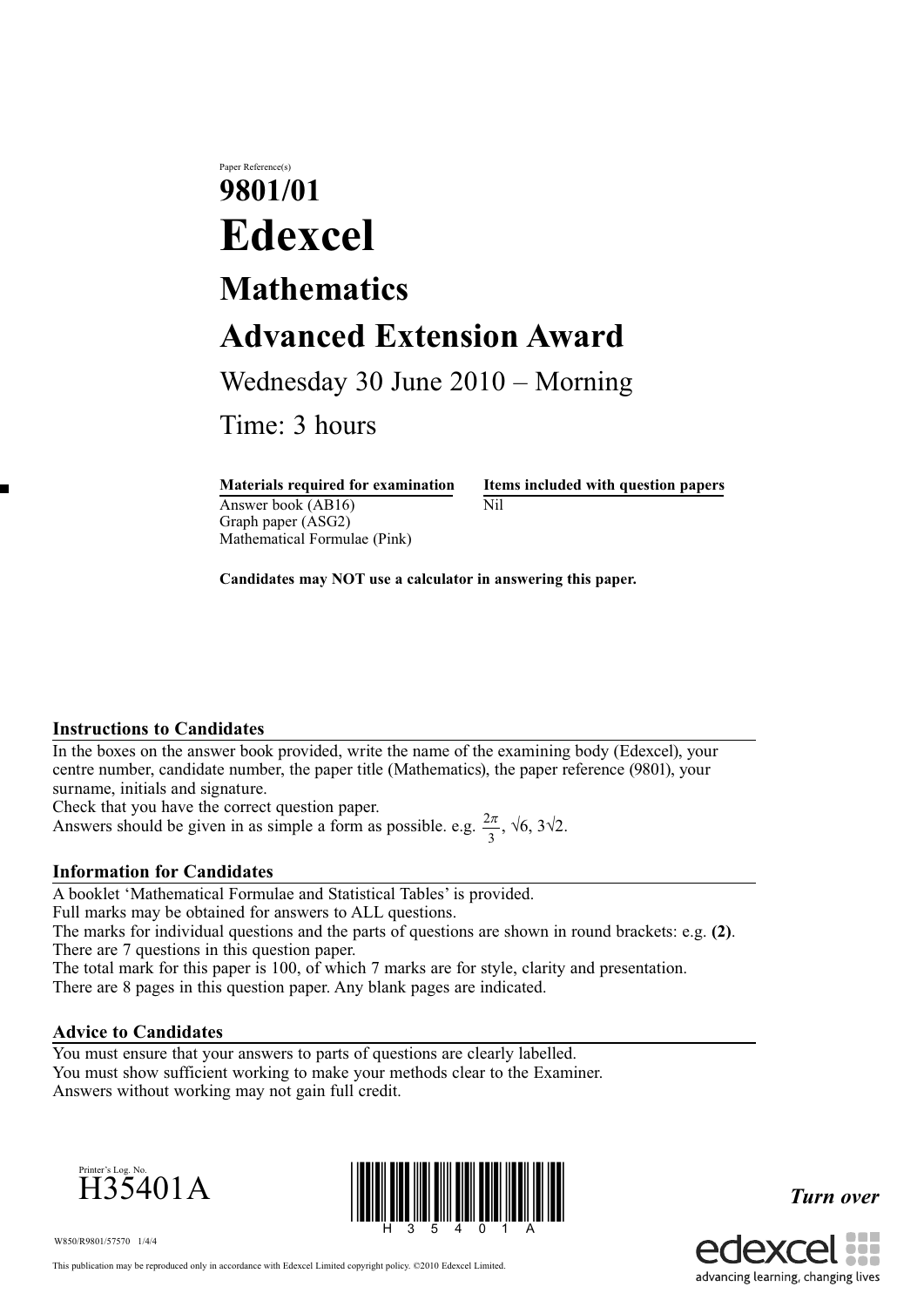**1.** (a) Solve the equation

$$
\sqrt{(3x+16)} = 3 + \sqrt{(x+1)}
$$

(b) Solve the equation

$$
\log_3(x-7) - \frac{1}{2}\log_3 x = 1 - \log_3 2\tag{7}
$$

#### **(Total 12 marks)**

**(5)**

**(5)**

**(3)**

**(3)**

**(Total 11 marks)**

**2.** The sum of the first *p* terms of an arithmetic series is *q* and the sum of the first *q* terms of the same arithmetic series is *p*, where *p* and *q* are positive integers and  $p \neq q$ .

Giving simplified answers in terms of *p* and *q*, find

(a) the common difference of the terms in this series,

(b) the first term of the series,

- (c) the sum of the first  $(p+q)$  terms of the series.
- **3.** The curve *C* has equation

$$
x^2 + y^2 + fxy = g^2,
$$

where *f* and *g* are constants and  $g \neq 0$ .

(a) Find an expression in terms of  $\alpha$ ,  $\beta$  and  $f$  for the gradient of  $C$  at the point  $(\alpha, \beta)$ .

**(4)**

- Given that  $f < 2$  and  $f \neq -2$  and that the gradient of *C* at the point  $(a, \beta)$  is 1,
- (b) show that  $\alpha = -\beta = \frac{-\epsilon}{\sqrt{2 f}}$  $\alpha = -\beta = \frac{\pm g}{\sqrt{2-f}}.$ **(4)**

Given that  $f = -2$ ,

(c) sketch *C*.

**(3)**

#### **(Total 11 marks)**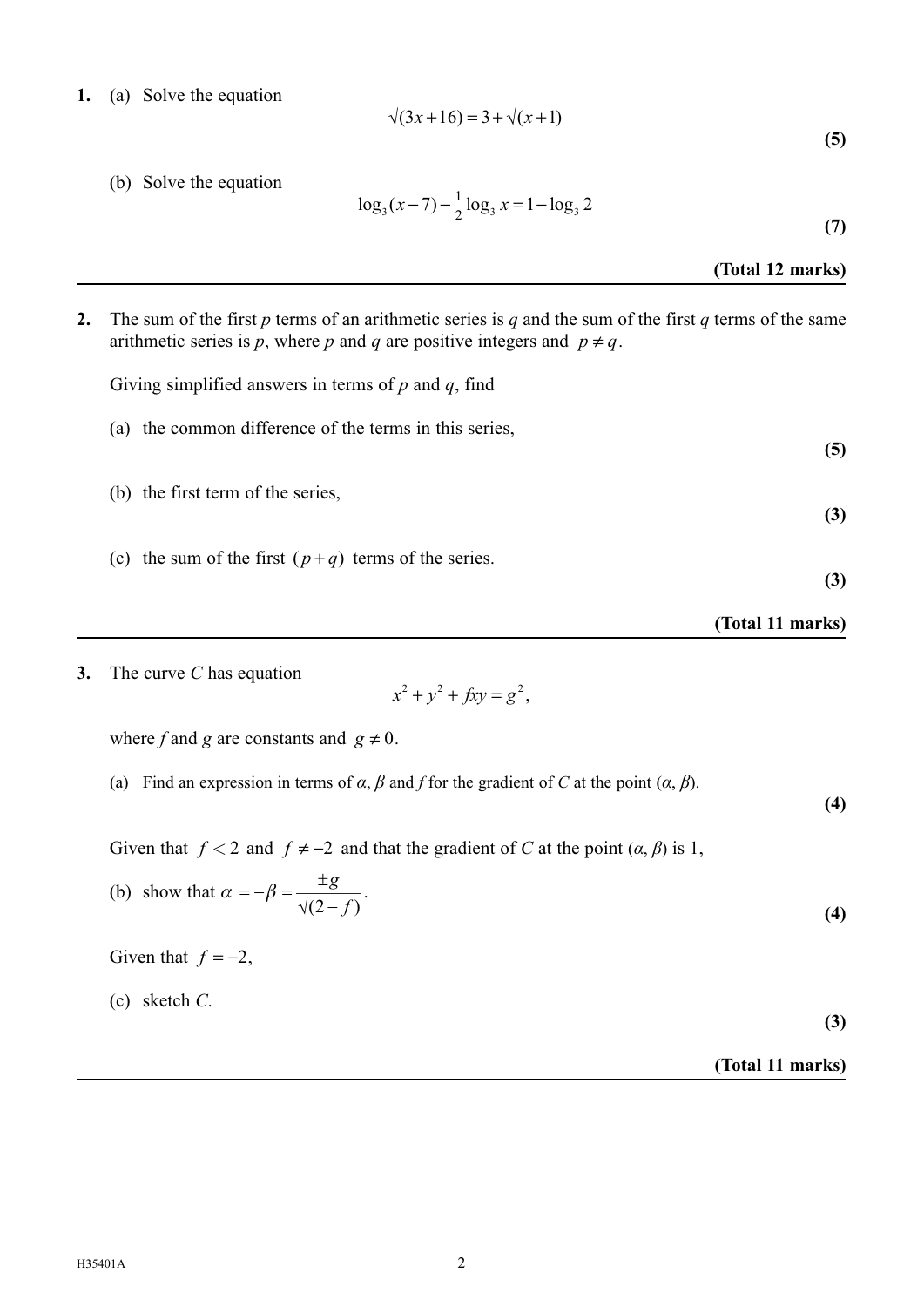

**Figure 1**

Figure 1 shows a cuboid *OABCDEFG*, where *O* is the origin, *A* has position vector 5**i**, *C* has position vector 10**j** and *D* has position vector 20**k**.

| (a) Find the cosine of angle $CAF$ .                                                                                                                   | (4) |
|--------------------------------------------------------------------------------------------------------------------------------------------------------|-----|
| Given that the point X lies on AC and that FX is perpendicular to AC,                                                                                  |     |
| (b) find the position vector of point X and the distance $FX$ .                                                                                        | (7) |
| The line $l_1$ passes through O and through the midpoint of the face ABFE. The line $l_2$ passes through<br>A and through the midpoint of the edge FG. |     |
| (c) Show that $l_1$ and $l_2$ intersect and find the coordinates of the point of intersection.                                                         | (5) |

**(Total 16 marks)**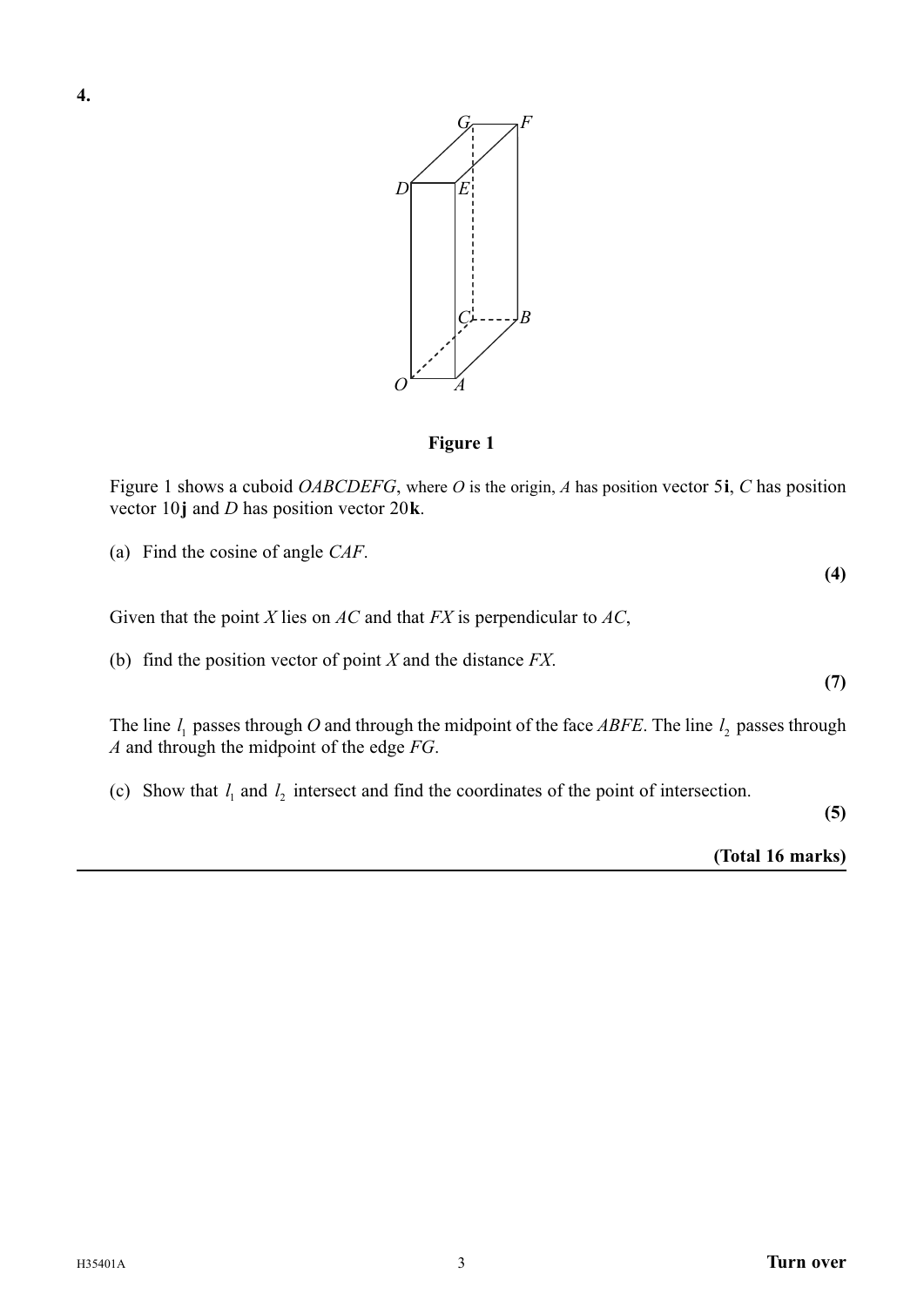$$
I = \int \frac{1}{(x-1)\sqrt{x^2-1}} \, \mathrm{d}x, \qquad x > 1
$$

(a) Use the substitution  $x = 1 + u^{-1}$  to show that

$$
I = -\left(\frac{x+1}{x-1}\right)^{\frac{1}{2}} + c.
$$
 (7)

(b) Hence show that

$$
\int_{\sec\alpha}^{\sec\beta} \frac{1}{(x-1)\sqrt{x^2-1}} dx = \cot\left(\frac{\alpha}{2}\right) - \cot\left(\frac{\beta}{2}\right), \qquad 0 < \alpha < \beta < \frac{\pi}{2}
$$

**(5)**

**(7)**

#### **(Total 12 marks)**

- **6.** (a) Given that  $x^4 + y^4 = 1$ , prove that  $x^2 + y^2$  is a maximum when  $x = \pm y$ , and find the maximum and minimum values of  $x^2 + y^2$ and minimum values of  $x^2 + y^2$ .
- (b) On the same diagram, sketch the curves  $C_1$  and  $C_2$  with equations  $x^4 + y^4 = 1$  and  $x^2 + y^2 = 1$  respectively respectively. **(2)**
	- (c) Write down the equation of the circle  $C_3$ , centre the origin, which touches the curve  $C_1$  at the points where  $x = \pm y$ .

$$
(\mathbf{1})
$$

#### **(Total 10 marks)**

**5.**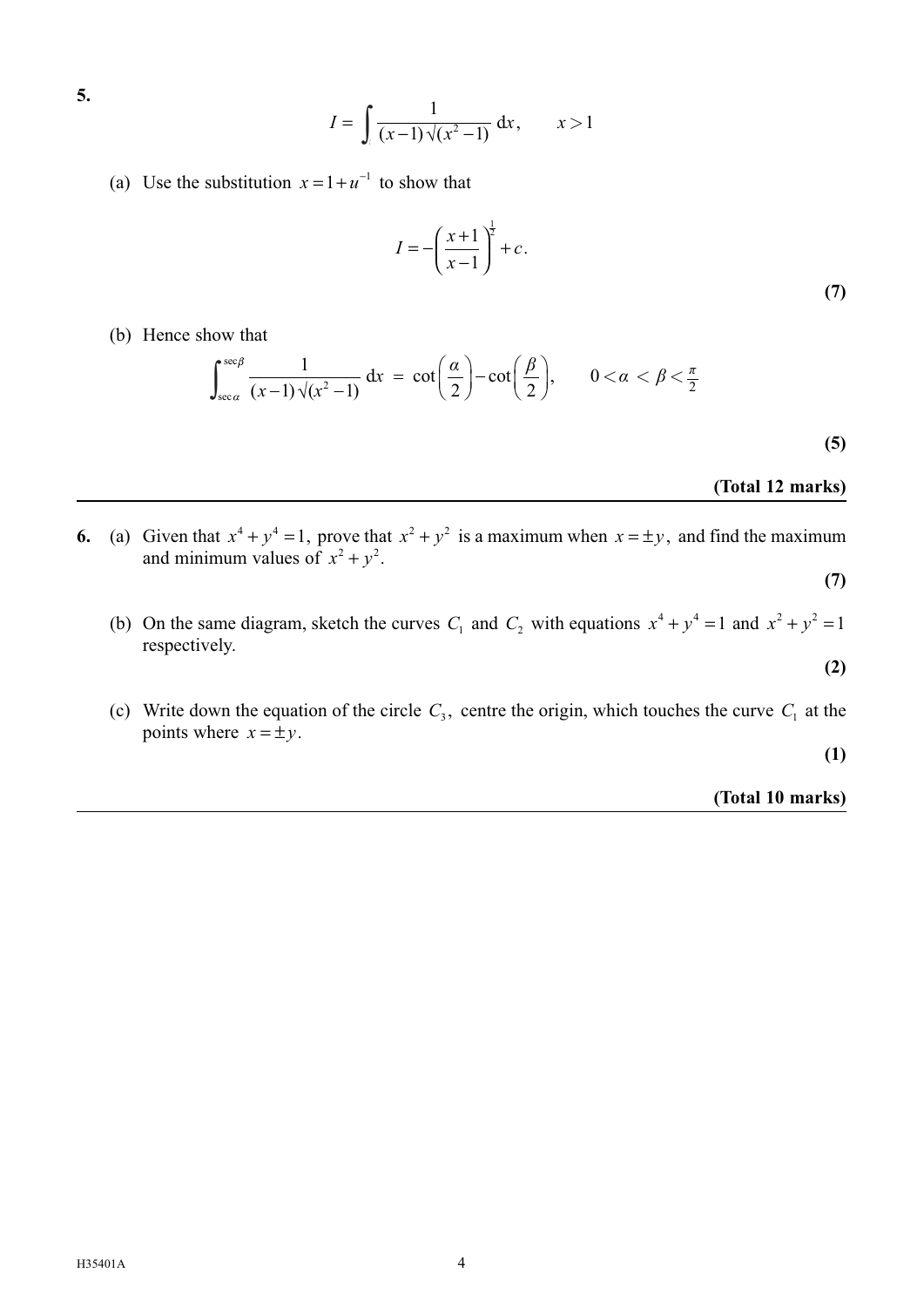$$
f(x) = [1 + \cos(x + \frac{\pi}{4})][1 + \sin(x + \frac{\pi}{4})], \qquad 0 \le x \le 2\pi
$$

(a) Show that  $f(x)$  may be written in the form

$$
f(x) = (\frac{1}{\sqrt{2}} + \cos x)^2
$$
,  $0 \le x \le 2\pi$  (5)

(b) Find the range of the function  $f(x)$ .

The graph of  $y = f(x)$  is shown in Figure 2.





(c) Find the coordinates of all the maximum and minimum points on this curve.



**Figure 3**

The region *R*, bounded by  $y = 2$  and  $y = f(x)$ , is shown shaded in Figure 3.

(d) Find the area of  $R$ .

**(8)**

**(6)**

**(Total 21 marks)**

## **FOR STYLE, CLARITY AND PRESENTATION: 7 MARKS TOTAL FOR PAPER: 100 MARKS**

#### **END**

**(2)**

**7.**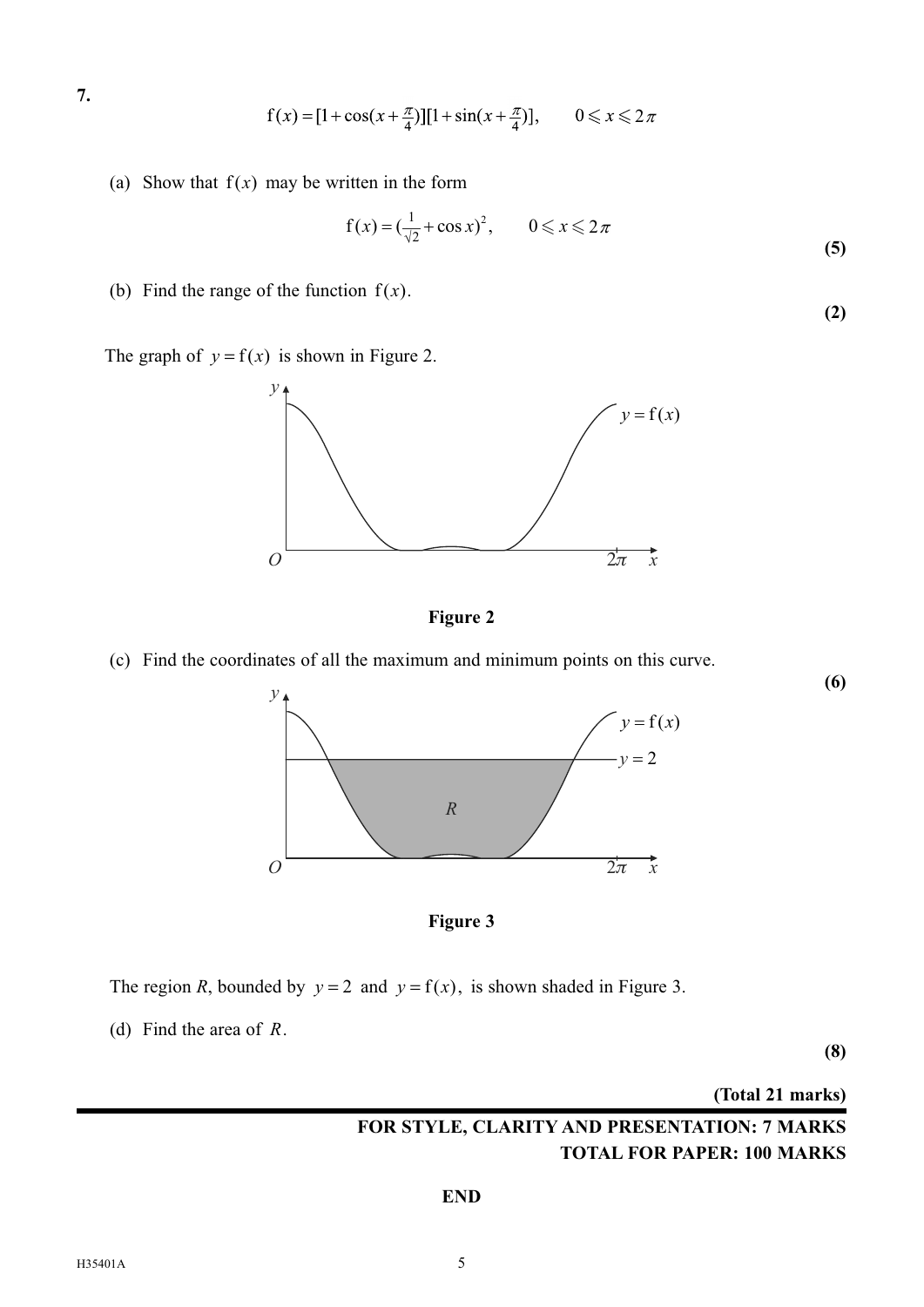**BLANK PAGE**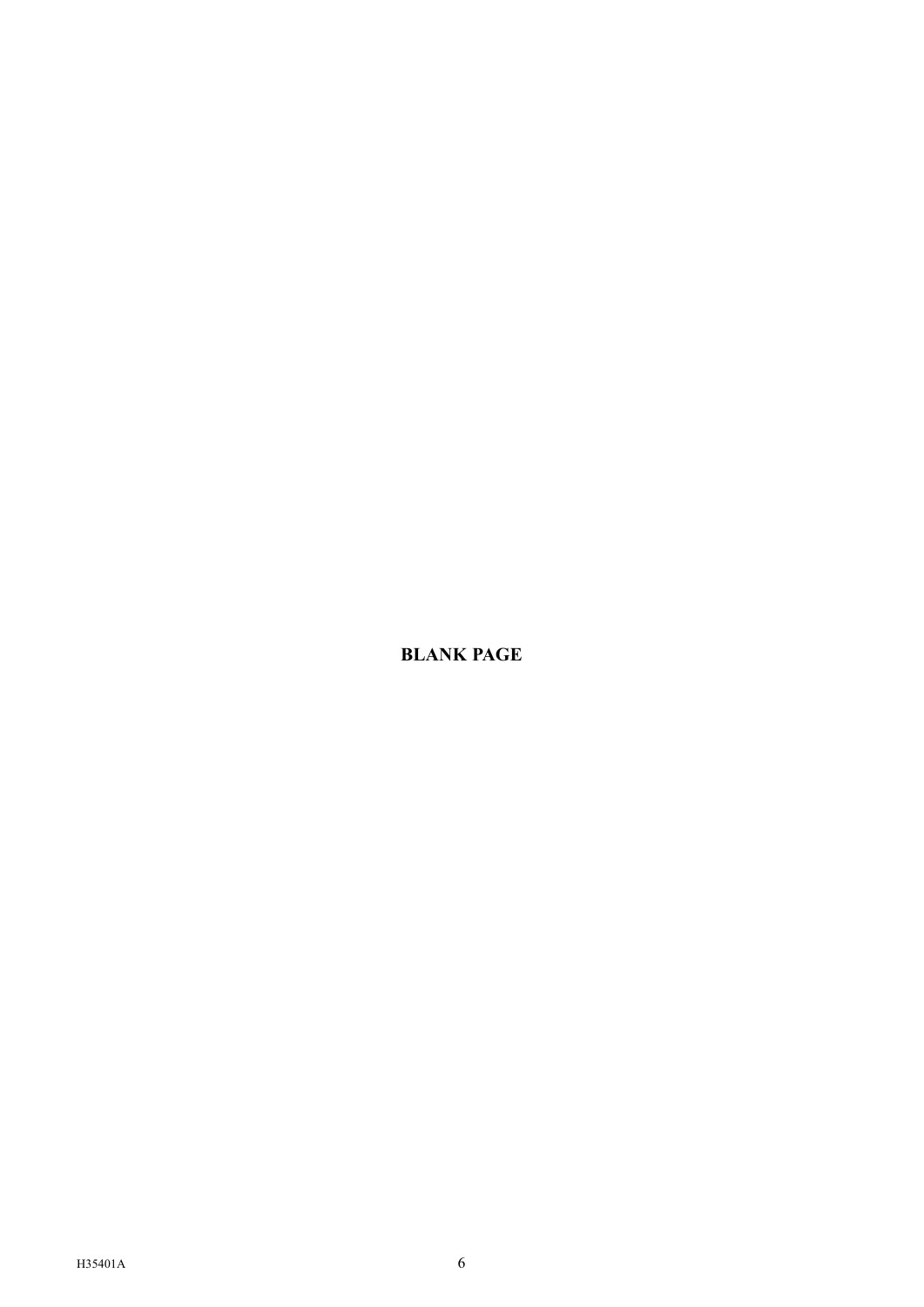**BLANK PAGE**